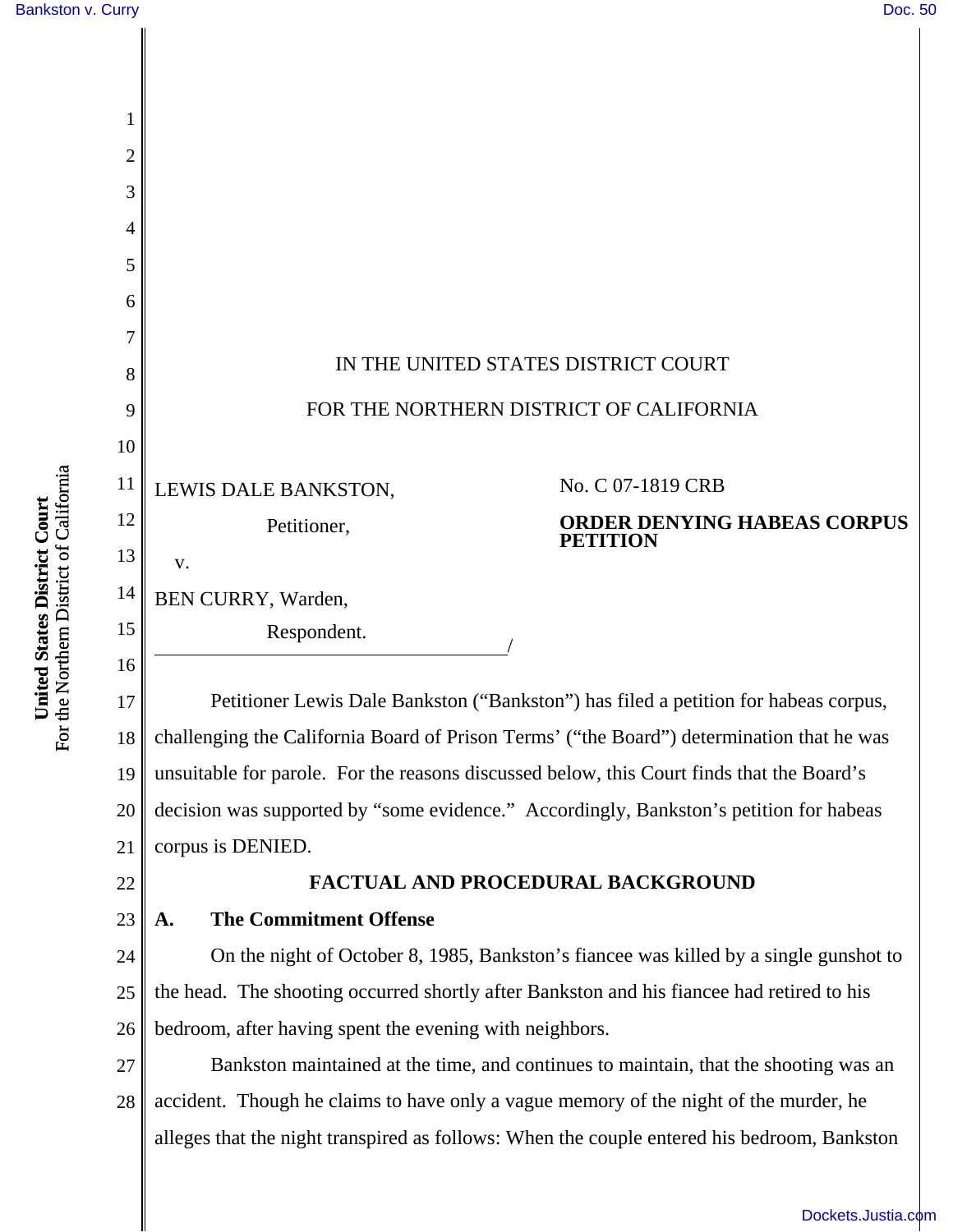7 8 9 10 For the Northern District of California For the Northern District of California 11 United States District Court **United States District Court** 12 13 14 15 16

1

2

3

4

5

6

placed what he thought was an unloaded revolver on the headboard of his waterbed. He and his fiancee then began to "maneuver" on the bed. These maneuvers jostled the headboard, which caused the gun to fall. Upon impact with the bed, the gun discharged, killing the victim. Bankston picked the gun up after it discharged and left the room, without stopping to clean his hands or otherwise conceal evidence of a crime. He then ran to the neighbors to seek their help and call the authorities.

Bankston's account, however, was not supported by physical evidence from the scene. Extensive testing of the headboard and bed clothing failed to reveal any gunpowder residue, indicating that the gun had not discharged while in contact with either surface. Moreover, a forensic expert testified at Bankston's trial that Bankston's revolver had to have been fired by a pull of the trigger and could not have discharged in the manner Bankston described.

17 18 Bloodstains at the scene also undermined Bankston's story. Such stains were found inside the bathroom door and on the doorjamb, signaling that Bankston had entered the bathroom after the shooting. The victim's blood was also found in a groove at the base of two bullets that had been placed on the headboard. This fact ran counter to Bankston's contention that he had unloaded the weapon before the shooting. It also suggested that Bankston had wiped blood off of the bullets before placing them on the headboard, another indication that Bankston had attempted to cover-up the crime.

19 20 21 Though he testified at trial, Bankston was unable to provide an explanation for this contradictory physical evidence. Nor has he done so in the years since the night of the shooting.

22 23 24 25 Following a trial at which Bankston's story and the above evidence was presented, a jury convicted Bankston of second-degree murder. He was subsequently sentenced to a term of fifteen years to life with a two year consecutive enhancement for use of a firearm. He began his sentence on May 8, 1986.

- 26 27
- 28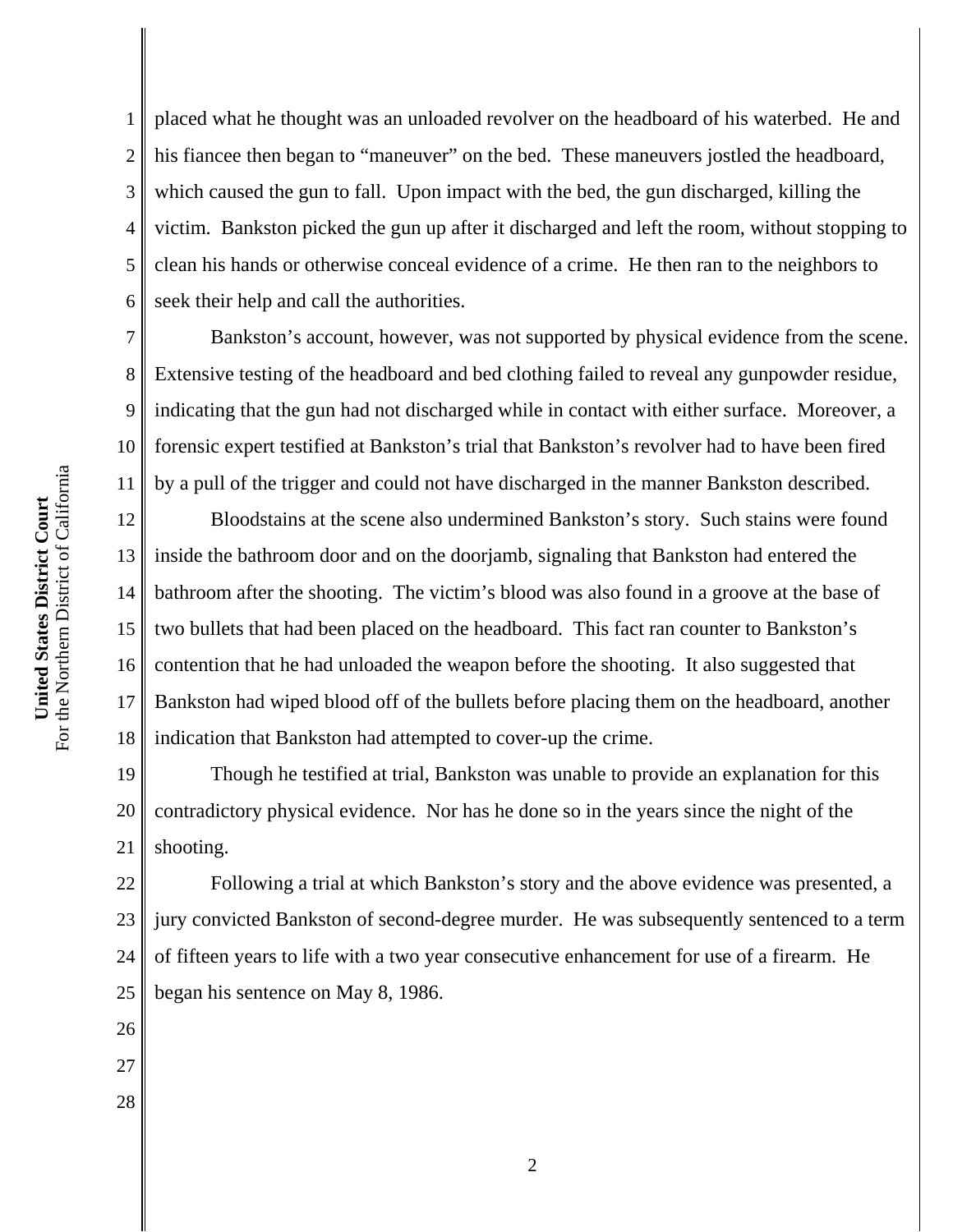**B. Procedural Background**

1

2

5

7

11

12

13

14

15

**1. Bankston's Initial Parole Hearings**

3 4 6 8 9 10 Bankston's initial parole hearing occurred on March 3, 1996, almost ten years after he was first incarcerated. Though the Board commended Bankston for his "disciplinary-free behavior", it concluded that he was unsuitable for parole at the time. In support of this determination, the Board cited the "especially atrocious, cruel and callous manner" in which Bankston's crime was committed, the fact that he had programmed in a limited manner while in prison, and the fact that he had not participated in sufficient "self-help and therapy programming." The Board further concluded that Bankston needed "therapy in order to face, discuss, understand and cope with stress in a nondestructive manner."

In May 1999, the Board denied Bankston parole for a second time. Again the Board identified the callousness of Bankston's crime and his insufficient participation in "beneficial self-help and therapy programming" as evidence of Bankston's unsuitability for parole. Among other things, it recommended that Bankston "participate in available self-help and therapy programming."

16 17 18 19 Bankston's third parole hearing, in August 2002, likewise resulted in the denial of parole. The Board again emphasized the callousness of Bankston's offense, including the fact that the "motive for the crime was inexplicable and very trivial." It also concluded, as it previously had, that Bankston had failed to participate in adequate self-help or therapy.

20 21 22 23 24 25 26 27 In addition to these justifications, the Board explicitly cited, for the first time, Bankston's lack of insight into his crime as a ground for its denial of parole. This lack of insight was evidenced by Bankston's continued assertion that the shooting was an accident and that he had not fired the murder weapon. It was also supported, in the Board's view, by the report of pscychologist Steven Terrini. Although Terrini, like several previous psychologists, had concluded that Bankston posed a low risk to the community, the Board noted that his report indicated that Bankston had shown only "some insight into his commitment offense."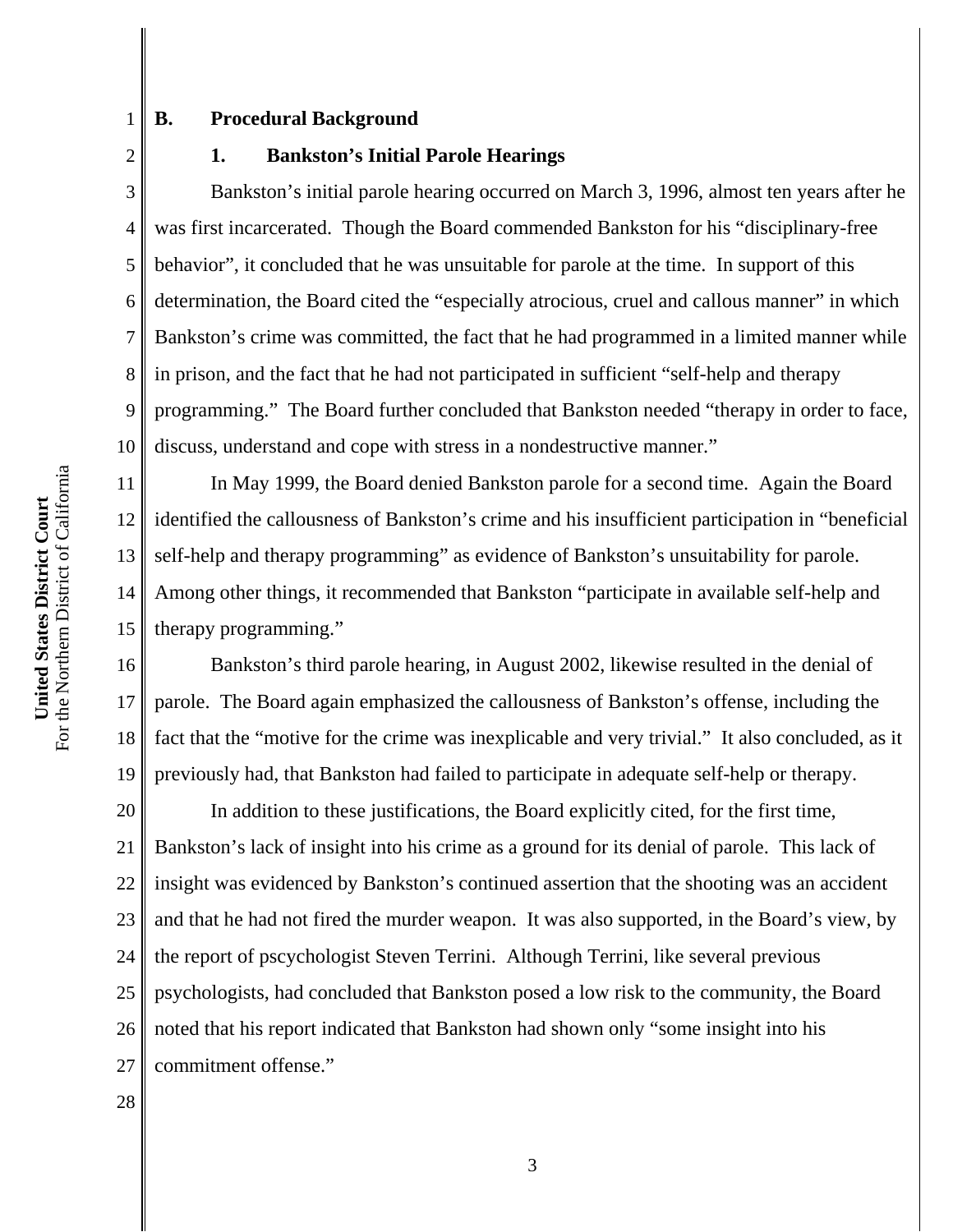After announcing its decision, the Board again recommended that Bankston "participate in therapy in order to face, discuss, understand and cope with stress in a nondestructive manner."

### **2. Bankston's First State Habeas Petition**

Following this third denial of parole, Bankston filed a petition for habeas corpus in California Superior Court, arguing that the Board's decision was arbitrary and capricious. The Court agreed with Bankston, and, in December 2004, granted his petition.

8 9 10 11 12 13 14 15 16 The Court found the Board's 2002 decision lacking in several respects. First, the court concluded that the Board's determination that Bankston had committed his crime in an especially callous manner was in error because the Board had failed to "weigh Bankston's conduct against other instances of the same crime or crimes" before making that determination.<sup>1</sup> Second, the court found no support in the record for the Board's conclusion that Terrini's report was not totally supportive of release. The court likewise found no support in the record for the Board's conclusion that Bankston needed additional therapy. The court noted, specifically, that Terrini and previous psychologists had given Bankston a clean bill of mental health.

17 18 19 20 21 22 To remedy these errors, the court ordered the Board to hold a new parole hearing. The court further instructed the Board that, in reaching its next decision, it had to "consider Bankston's psychological profile as a factor favoring his application for a parole date unless a new psychological evaluation supports a different conclusion." The court also required the Board to "consider Bankston's work history, education, volunteer work, and disciple [sic] free incarceration as factors supporting his application for parole."

23

1

2

3

4

5

6

7

## **3. The March 23, 2005 Parole Hearing**

24 25 On March 23, 2005, the Board held the hearing ordered by the court. That hearing and its result are the subject of the petition now pending before this Court.

<sup>27</sup> 28 <sup>1</sup> Subsequent to the Superior Court's decision granting Bankston habeas relief, the California Supreme Court held, in *In re Dannenburg*, 34 Cal. 4th 1061 (2005), that the Board need not compare the potential parolee's crime to other similar crimes in order to determine whether the crime was carried out in an especially callous manner. *Id.* at 1098.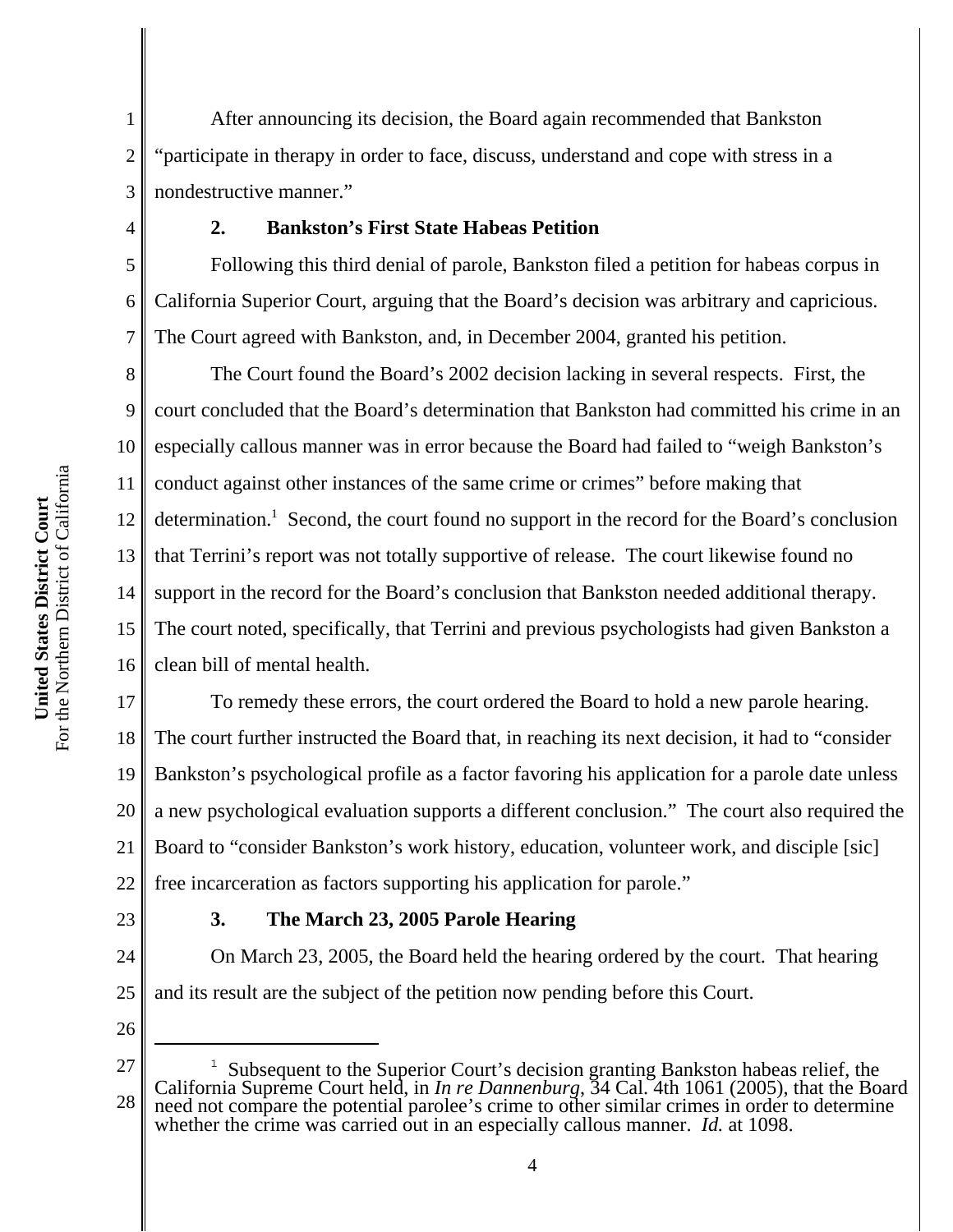1 2 3 4 At the March 2005 hearing, the Board heard testimony from Bankston and several members of the victim's family. The Board also read into evidence a psychological report authored by Dr. Steven Walker, who had examined Bankston on January 6, 2005. Walker, like his predecessors, considered Bankston to present a relatively "low risk of future violence." He noted, however, that Bankston "remains adamant that the killing of his girlfriend was a horrible accident." Because of Bankston's "denial of events as reportedly transpired," Walker raised his estimate of Bankston's current risk of future violence from "low" to "low to moderately low." Walker also opined that "[o]ngoing education, and involvement in self-help, self study (bibliotherapy), or introspective treatments groups (if available to life term inmates without mental health issues) is encouraged, but his group treatment should not be considered mandatory."

At the end of the hearing, the Board again denied parole. The Board began its report of the decision by noting that, as instructed by the California Superior Court, it had considered Bankston's work history, his education, his volunteer work, and his disciplinefree incarceration as factors supporting his parole. It also found that Bankston had solid parole plans.

18 19 Notwithstanding these positive findings, the Board concluded that Bankston was "not yet suitable for parole and would pose an unreasonable risk of danger to society or a threat to public safety," for several reasons.

20 21 22 23 First, the Board again found that Bankston had committed the offense in an "exceptionally callous" manner. As evidence of the callousness of the offense, the Board cited the fact that the victim "was in a position of trust with Mr. Bankston" and the fact that the motive for the crime, the victim's threat to break up with Bankston, was "very trivial."

24 25 26 27 28 Next, the Board averred that Bankston had "programmed in a limited manner while incarcerated" and had "not sufficiently participated in beneficial self-help." With respect to his programming, Bankston had failed to provide a previously requested copy of his diploma and had not supplied documentation of his participation in as a woodworker in a furniture making program. Regarding self-help, the Board noted that Bankston's "most recent self-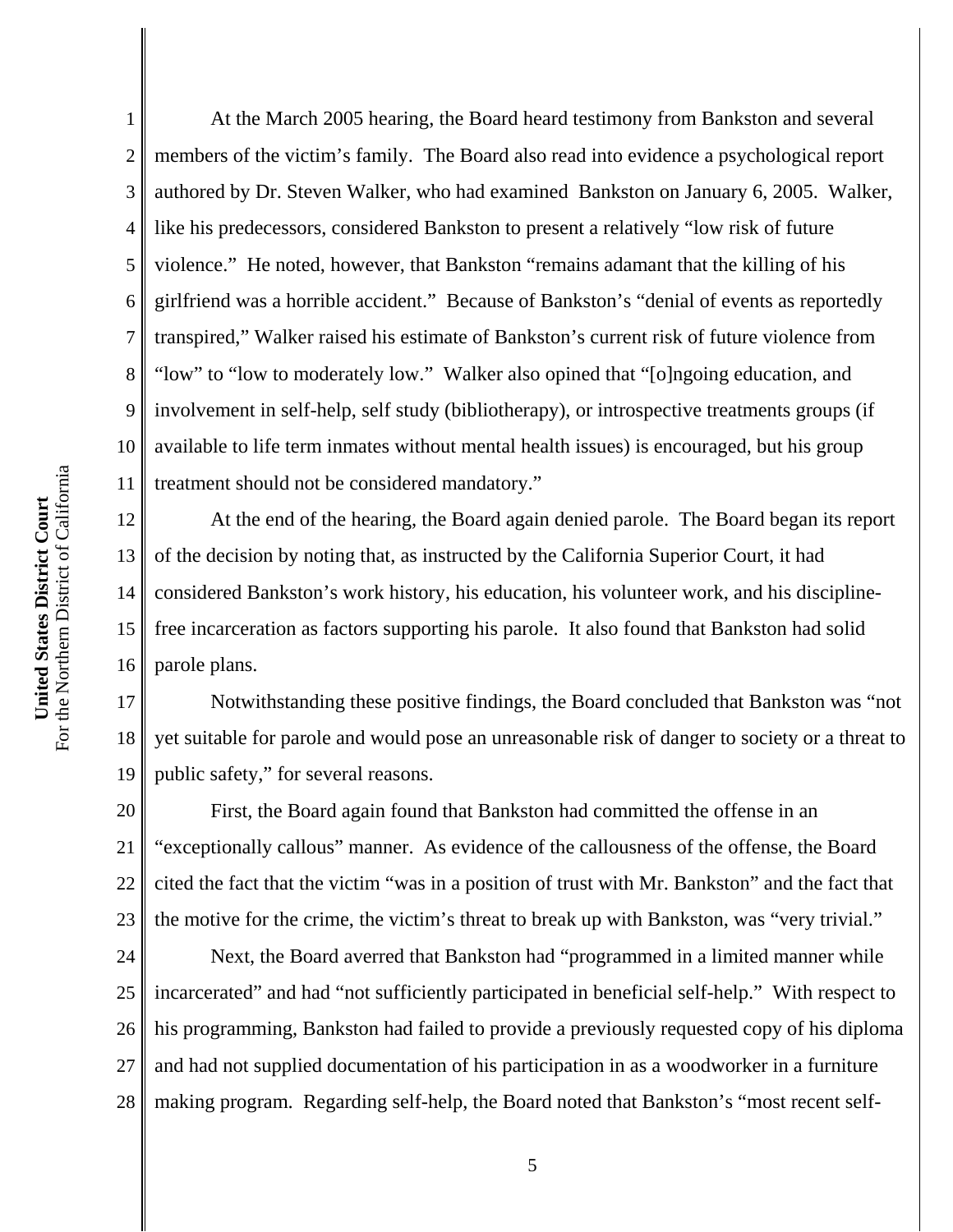1 2 3 help" was a four hour video in July of 2002 and that most of his self-help consisted of his participation in programs to help juveniles in the early 1990s. Bankston had not engaged in self-help or therapy directed at his ability to deal with stress in a non-destructive manner.

Third, the Board concluded that Bankston was unsuitable for parole because he lacked sufficient "insight" into his crime. Specifically, the Board found that it was "just simply ... contradictory that Mr. Bankston could have good insight when his explanation of this offense is contrary to the physical evidence of this offense."

Finally, the Board noted that members of the victim's family and a fearful witness opposed a finding of suitability.

10 11 12 13 14 15 Based on the above findings, the Board denied parole for three years and recommended that Bankston "remain disciplinary free; if and when available, upgrade vocationally and educationally; also, in lieu of that, provide documentation of his high school graduation and his vocational skills; and to participate in self-help where and when available." One Commissioner, speaking separately, recommended to Bankston that he seek out self-help that specifically "address[es] your relationships with women."

# 16

4

5

6

7

8

9

# **4. Bankston's Motion for Contempt**

17 18 19 20 21 Following the Board's decision, Bankston filed a motion in California Superior Court asking the court to hold the Board in contempt. In Bankston's view, the Board had violated the Superior Court's habeas order by, among other things, failing to consider Bankston's psychological profile, his education, his work history and his volunteer work as factors favoring parole.

22 23 24 The court denied Bankston's contempt motion, finding that Bankston "ha[d] not established that the Board was in willful violation of the Court's order." The denial was subsequently affirmed on appeal.

25

# **5. The Current Habeas Petition**

26 27 28 Having failed to secure an order holding the Board in contempt for its March 2005 decision denying parole, Bankston filed a habeas petition in California Superior Court in which he challenged the decision directly. This time around the Superior Court denied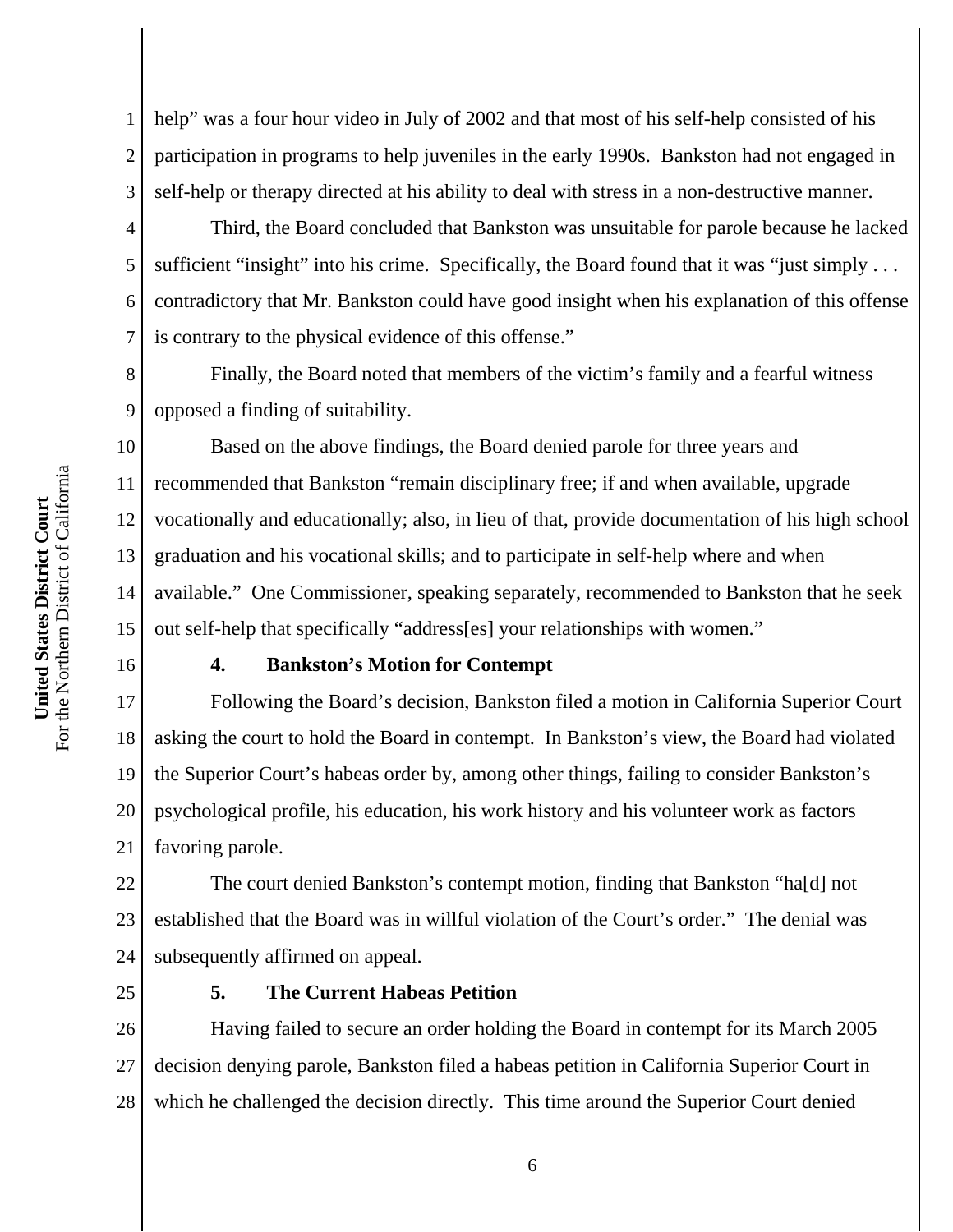1 2 3 4 Bankston's petition, concluding that "some evidence" supported the Board's denial of parole. The California Court of Appeal summarily affirmed the Superior Court's decision in July 2007, as did the California Supreme Court in May 2008. Bankston thereafter filed the petition now pending before this Court.

## **LEGAL STANDARD**

Under the Antiterrorism and Effective Death Penalty Act of 1996 ("AEDPA"), a district court may not grant a writ of habeas corpus unless it finds that the state court's adjudication on the merits was either (1) "contrary to, or involved an unreasonable application of, clearly established federal law, as determined by the Supreme Court of the United States" or (2) "based on an unreasonable determination of the facts in light of the evidence presented in the State Court proceeding." 28 U.S.C. § 2254(d)(1-2).

12 13 14 15 16 17 18 19 20 21 22 "California Penal Code section 3041 vests [Bankston] and all other California prisoners whose sentences provide for the possibility of parole with a constitutionally protected liberty interest in the receipt of a parole release date, a liberty interest that is protected by the procedural safeguards of the Due Process Clause." *Irons v. Carey*, 505 F.3d 846, 850 (9th Cir. 2007) (citations omitted). At the time that Bankston's state habeas petition was before the state courts, "the Supreme Court had clearly established that a parole board's decision deprives a prisoner of due process with respect to this interest if the board's decision is not supported by 'some evidence in the record.'" *Id.* (citing *Superintendent v. Hill*, 472 U.S. 445, 457 (1985)); *see also Biggs v. Terhune*, 334 F.3d 910, 915 (9th Cir. 2003) ("In the parole context, the requirements of due process are satisfied if 'some evidence' supports the decision [to deny parole]." $)^2$ .

23

5

6

7

8

9

10

11

- 24 25
- 26 27 <sup>2</sup> The State argues that use of the "some evidence" standard in the parole context is not clearly established Supreme Court law for AEDPA purposes. The Ninth Circuit expressly rejected this argument in *Sass v. Calif. Bd. of Prison Terms*, 461 F.3d 1123, 1129 (9th Cir. 2006) ("We therefore reject the state's contention that the some evidence standard is not clearly established in

by "some evidence" in a habeas case, the Court's "analysis is framed by the statutes and

28 the parole context."), and has adhered to this view in subsequent cases. *See, e.g., Irons*, 505 F.3d at 850-851. Though the State maintains that the Ninth Circuit is reconsidering this holding, it has not yet done so and this Court is therefore bound by it.

Moreover, when this court evaluates whether a parole board's decision was supported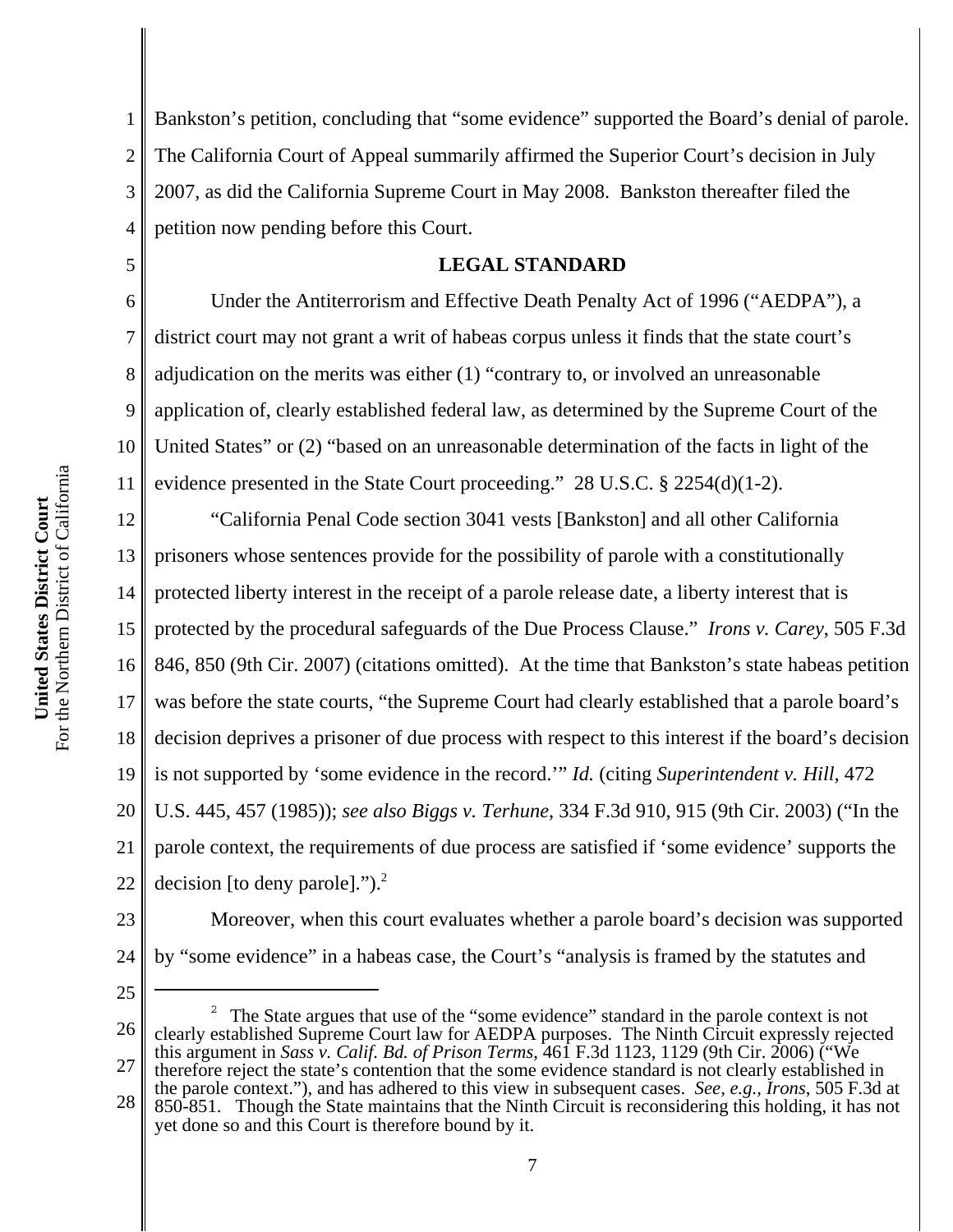6

1 2 3 4 5 regulations governing parole suitability determinations in the relevant state." *Id.* at 851. "Accordingly, here [this Court] must look to California law to determine the findings that are necessary to deem a prisoner unsuitable for parole, and then must review the record in order to determine whether the state court decision holding that these findings were supported by 'some evidence'" was a reasonable application of the "some evidence" standard. *Id.*

#### **DISCUSSION**

7 8 9 10 11 12 13 14 15 16 17 Under California law, "a life prisoner shall be found unsuitable for and denied parole if in the judgment of the [Board] the prisoner will impose an unreasonable risk of danger to society if released from prison." *In re Dannenburg*, 34 Cal.4th at 1080 (quoting *Cal. Code of Regs., tit.* 15 § 2402(a)). The Board decides whether a prisoner is too dangerous to be suitable for parole by weighing factors "tending to show unsuitability" for parole, as set forth in *Cal. Code Regs., tit.* 15 § 2402(c), against factors "tending to show suitability," as set forth in *Cal. Code Regs., tit.* 15 § 2402(d). For habeas purposes, the test, however, is not whether "some evidence" supports a particular factor or factors indicating unsuitability, but rather whether "some evidence" supports the Board's ultimate conclusion that "a parolee's release unreasonably endangers public safety." *See In re Lee*, 143 Cal. App. 4th 1400, 1408-09 (2006); *Dannenburg*, 156 Cal. 4th at 1400.

### **A. The Board's March 2005 Unsuitability Determination**

19 20 21 22 23 24 25 As an initial matter, it is undisputed that several factors "tending to show suitability" exist in Bankston's case. *See Cal. Code Regs., tit.* 15 § 2402(d)*.* Bankston's "institutional behavior" has been exemplary. § 2402(d)(9). He has no juvenile record or other criminal history. § 2402(d)(1)& (6). He also has "realistic plans for release." § 2402(d)(8). These plans include a regular income, substantial savings and a residence which he owns. Bankston also appears to have maintained "reasonably stable relationships with others," including his parents, a son, and a girlfriend.  $\S 2402(d)(2)$ .

26 27 At Bankston's 2005 parole hearing, the Board recognized many of these positive factors. It nonetheless concluded that "currently the positive aspects of [Bankston's]

28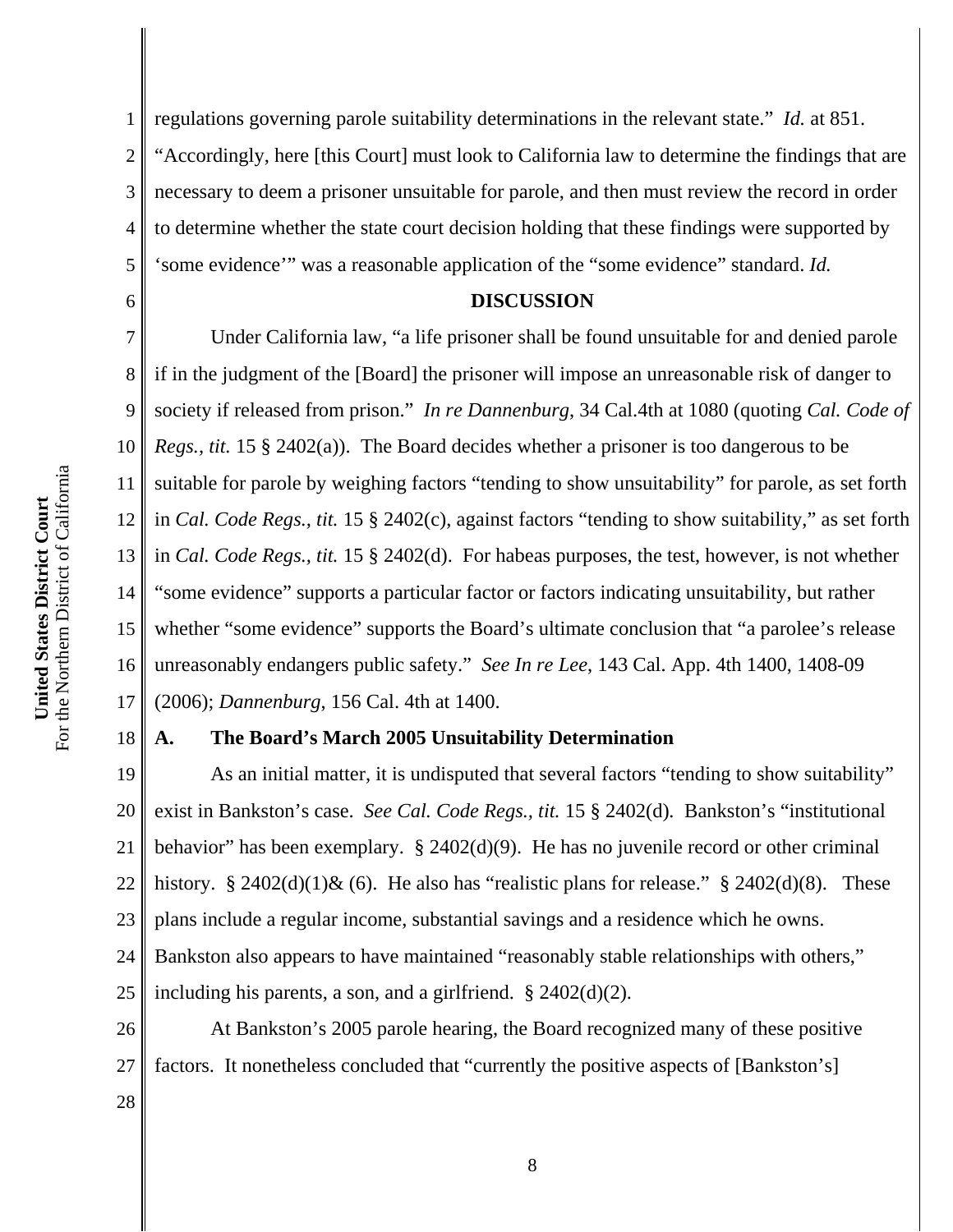1 2 behavior do not outweigh the factors of unsuitablility." It is this conclusion that Bankston now challenges.

3 4 5 6 7 8 9 10 11 The Board provided four reasons why it considered Bankston unsuitable for parole, despite the various factors weighing in his favor. Those reasons were: (1) the "exceptionally callous" nature of the commitment offense; (2) Bankston's failure to participate in sufficient programming and beneficial self-help; (3) Bankston's lack of insight into his crime; and (4) statements from the victim's family members opposing parole. As explained below, this Court finds that the Board's second and third justifications for denying parole are supported by the record and provide "some evidence" that Bankston poses an unreasonable risk of danger to society. Accordingly, the Board's decision did not result in a denial of due process.

12 13 14 15 16 17 Bankston devotes the bulk of his petition to a challenge to the Board's first finding – i.e., that the especially cruel and callous manner in which the commitment offense occurred indicates that Bankston currently poses an unreasonable risk of danger the public. Bankston argues both that the crime was not "especially cruel," and, even assuming it was, the passage of significant time has negated the relevance of the commitment offense as a measure of Bankston's current dangerousness.

18 19 20 21 22 23 24 25 26 27 Whether the circumstances of Bankston's commitment offense, standing alone, provide "some evidence" of his current dangerousness is a close question. Section  $2402(c)(1)$ , which defines the first unsuitability factor, states that a parolee may be unsuitable if he committed his offense "in an especially heinous, atrocious or cruel manner." The provision then provides a list of five factors that the Board must consider in determining whether the offense was committed in an "especially heinous, atrocious or cruel manner." Here, the Board relied on two of those factors:  $\S 2402(c)(1)(D)$  ("The offense was carried out in a manner which demonstrates an exceptionally callous disregard for human suffering.") and  $\S 2402(c)(1)(E)$  The motive for the crime is inexplicable or very trivial in relation to the offense").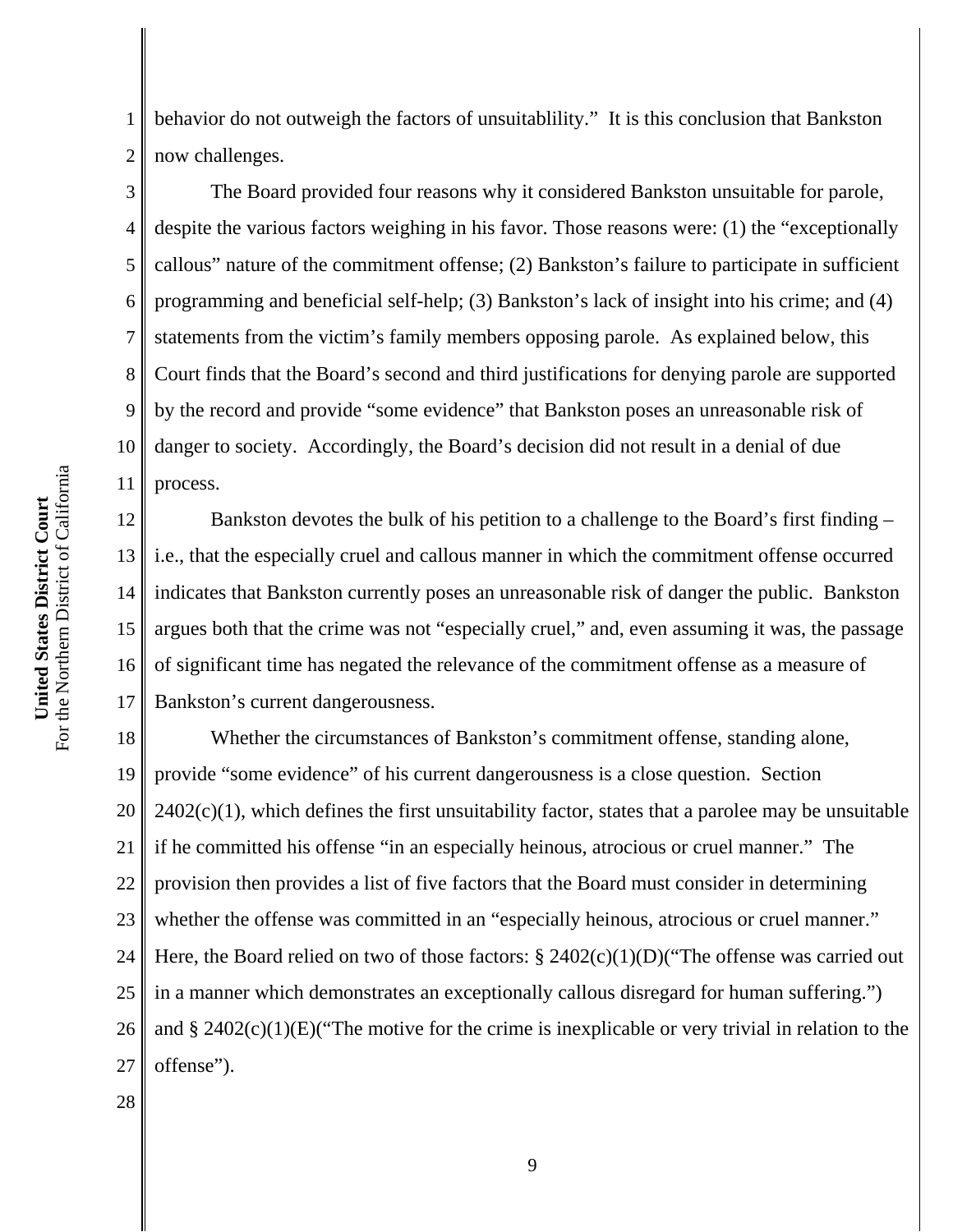6 7 8 9 10 For the Northern District of California For the Northern District of California 11 United States District Court **United States District Court** 12 13 14 15 16

1 2 3 4 5 The Court agrees with Bankston that the record does not support a finding that Bankston committed his offense with an "exceptionally callous disregard for human suffering." The only evidence that the Board cites in support of its "exceptionally callous" finding is that Bankston's victim was "in a vulnerable position" because she "was in a position of trust with Mr. Bankston." This situation, however, exists every time the murder victim is a close relative or friend of the murderer. While the murder of a loved one is undoubtedly callous, the close relationship between the victim and the murder does not render the murder *per se* "exceptionally callous." *See, e.g., In re Smith*, 114 Cal. App. 4th 343 (husband's murder of his wife was not "exceptionally callous").

17 18 19 Moreover, under California law, a crime that manifests an "exceptionally callous disregard for human suffering" is one where the killer "tormented, terrorized, or injured the victim; or . . . gratuitously increased or unnecessarily prolonged [the victim's] pain and suffering." *In re Smith*, 114 Cal. App. 4th at 367; *see also In re Van Houten*, 116 Cal. App. 4th 339, 351 (2004) (murder was committed in an "exceptionally callous" manner where the killer stabbed the victim repeatedly with a knife and a bayonet and the victim was made aware that her husband was suffering a similar fate); *In re Dannenburg*, 34 Cal.4th at 1095 (finding that murderer demonstrated an "exceptionally callous disregard for human suffering" where he "struck multiple blows to his wife's head with a pipe wrench" and then placed her head in water until she drowned).

20 21 22 23 24 25 26 27 28 Here, there is no evidence that Bankston tortured or tormented his victim or otherwise prolonged her suffering. As in *In re Smith*, the physical evidence established that Bankston's victim died instantly of a single gunshot wound to the head. 114 Cal. App. 4th at 367 (husband's murder of his wife was not "exceptionally callous" where he shot her in the head and she died "instantly"); *see also In re Scott*, 119 Cal. App 4th 871, 891 (2004) (holding that there was no evidence to support an "exceptionally callous" finding where killer shot victim once in the head and once in the thigh). In short, there is no evidence in the record that supports a finding that Bankston committed his crime in a "manner which demonstrates an exceptionally callous disregard for human suffering."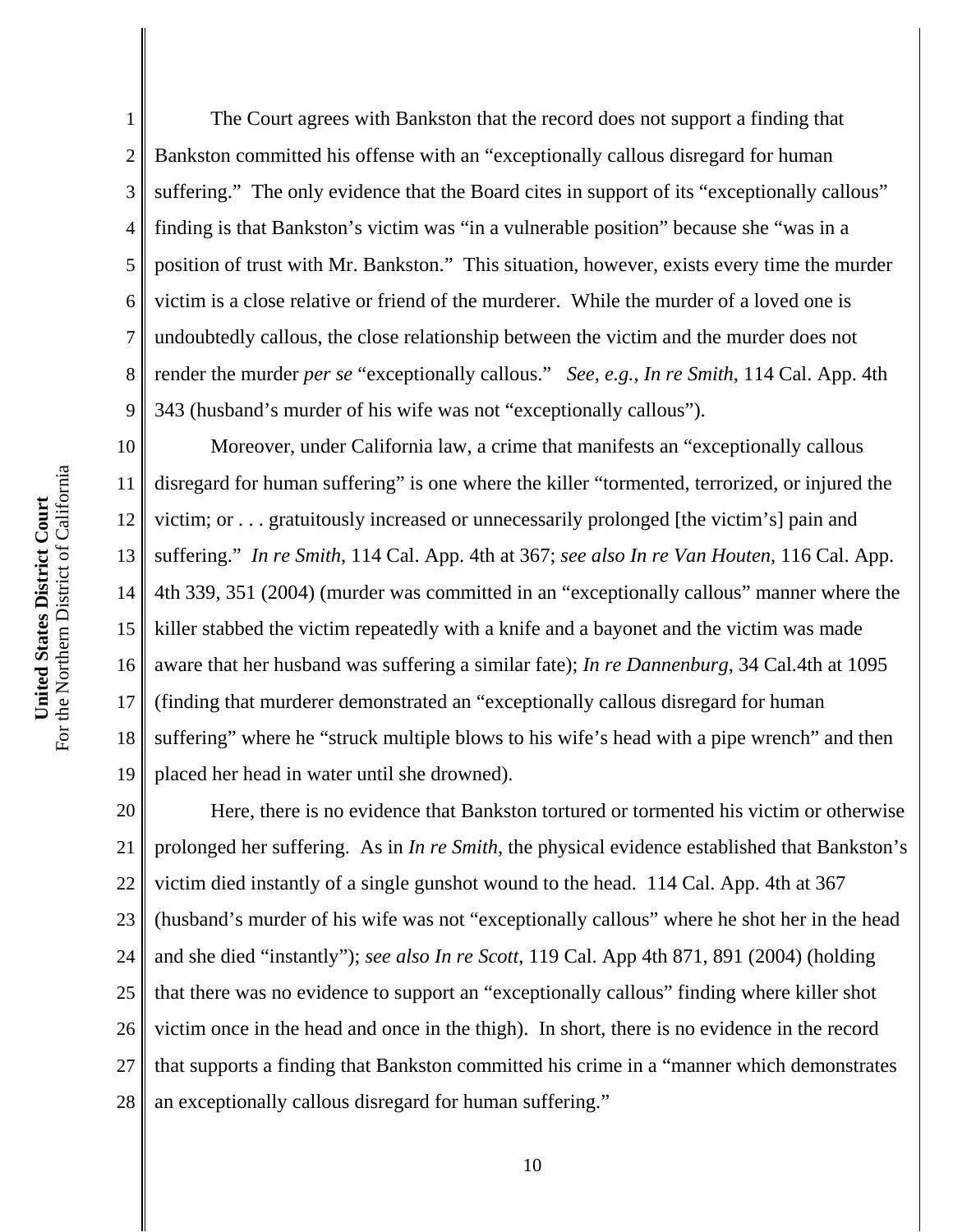4 6 8 It is true, however, that the motive for Bankston's crime was fairly trivial. According to evidence presented at trial, the murder was precipitated by the victim's threat to break-up with Bankston. Bankston argues that a "breakup . . . motive [is] more commonplace than rare or trivial." But it is precisely the commonplace nature of the situation – the potential end of a romantic relationship – that renders Bankston extremely violent reaction troubling. In fact, Bankston maintains that he is currently engaged and plans to get married upon his release. It is therefore possible that Bankston may find himself again in the situation that led to the offense.

9 10 11 12 13 14 15 16 17 18 19 In sum, the Board's conclusion that the manner in which Bankston committed his offense provides evidence of his unsuitability for parole is supported only by the trivial nature of the motive which triggered the offense. It is far from clear to this Court that a trivial motive, without more, would provide "some evidence" that Bankston *currently* poses an unreasonable danger to the public. Bankston's offense occurred almost twenty years before the March 2005 parole hearing. As both the Ninth Circuit and the California courts have recognized, a parole Board's "continued reliance . . . on an unchanging factor, [such as] the circumstance of the offense . . ., runs contrary to the rehabilitative goals espoused by the prison system and could result in a due process violation." *Biggs v. Terhu*ne, 334 F.3d 910, 917 (9th Cir. 2003); *In re Scott*, 133 Cal. App. 4th 573, 595 (2005) ("[T]he predictive value of the commitment offense may be very questionable after a long period of time.").

20 21 22 23 24 25 26 27 Crucially, the Board did not, however, rely solely on the nature of Bankston's commitment offense in finding him unsuitable for parole. Rather, it also found that Bankston posed an unreasonable risk of danger to the community because he lacked insight into his crime and failed to participate in adequate self-help and programming while prison. These later findings were supported by the record. Moreover, this Court finds that the combination of Bankston's lack of insight, his failure to engage in adequate self-help, and the commonplace motive for his crime provides "some evidence" for the Board's conclusion that he currently poses an unreasonable risk of danger to society if released.

For the Northern District of California For the Northern District of California United States District Court **United States District Court**

1

2

3

5

7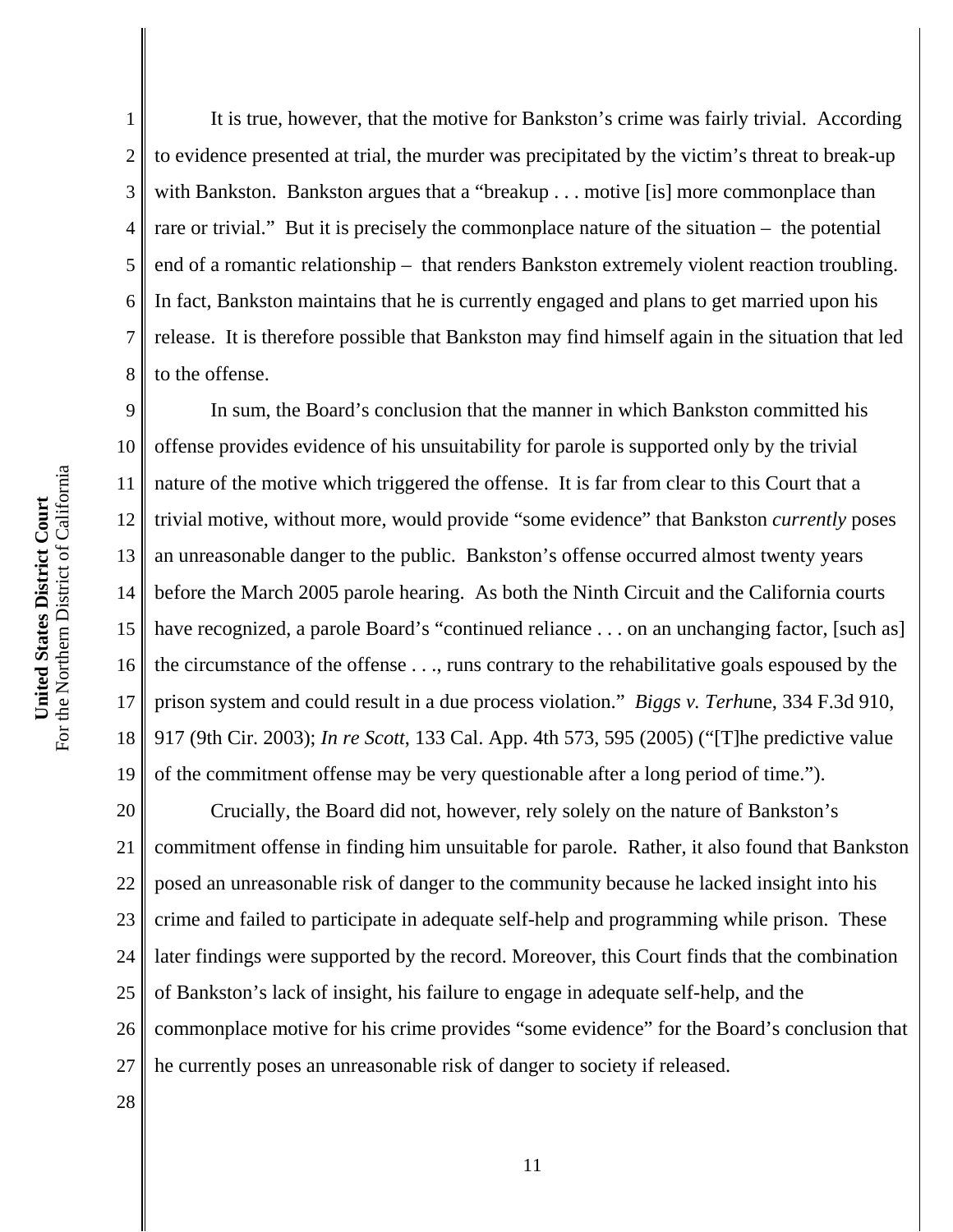1 2 3 4 5 6 7 8 9 10 11 12 13 14 Though Bankston acknowledges that the crime was his "fault," he has steadfastly maintained that the murder was a horrible accident, that he did not fire the weapon that killed his fiancee, and that he did not attempt to cover-up the crime. These contentions, of course, run directly counter to the physical evidence recovered the scene. That evidence includes the lack of gunpowder residue on Bankston's headboard or bedsheets, the fact that the gun could not have fired without the trigger being pulled, and the presence of bloodstains inside the bathroom and on the base of two bullets found on the headboard. Perhaps not surprisingly, Bankston has been unable to produce a plausible explanation for the abundant physical evidence that contradicts his story. Under California law, Bankston's ongoing refusal to acknowledge or adequately explain the circumstances of the crime alone provide some evidence to support the Board's conclusion that Bankston poses an unreasonable risk of danger to the community. *See In re McClendon*, 113 Cal. App. 4th 315, 322 (2003) (holding that the prisoner's adherence to a version of events that ran counter to the overwhelming evidence provided "some evidence" of his continuing dangerousness).

15 16 17 18 19 20 The Board's concerns about Bankston's lack of insight find additional support in Dr. Walker's psychological profile. In that profile, Dr. Walker expressly states that he elevated his assessment of Bankston's risk of future violence – albeit from "low" only to "low to moderately low" – precisely because of "[Bankston's] denial of events as reportedly transpired." The Board was therefore not alone in considering Bankston's lack of insight as factor that increases the likelihood that he will engage in violence if released.

21 22 23 24 25 26 27 28 Bankston argues that it was improper for the Board to rely on his lack of insight because, under California law, the Board cannot require an "admission of guilt" as a prerequisite to granting parole. Cal. Penal Code § 5011. California courts have held, however, that the Board may consider a lack of insight as a factor weighing against parole without violating § 5011 if the prisoner's version of events is "physically impossible [or] strain[s] credulity such that his denial of an intentional killing [is] delusional, dishonest, or irrational." *See In re Palermo*, 171 Cal.App.4th 1096, 1112 (2009) (citing *In re Shaputis*, 44 Cal. 4th 1241 (2008) and *In re McClendon*, 113 App. 4th 315 (2003)). As noted by the Board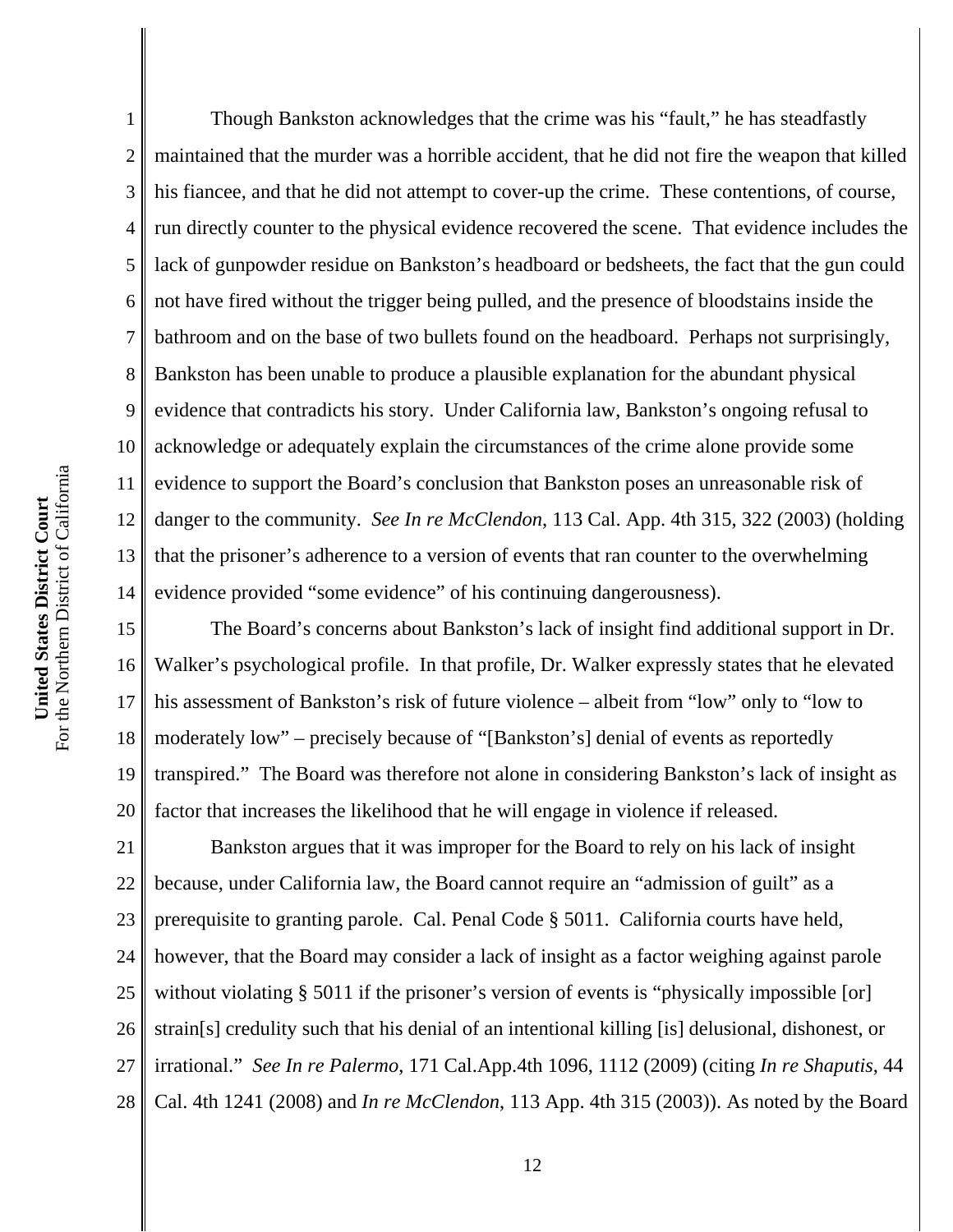1 2 3 4 5 6 7 and discussed above, Bankston's version of events is completely contrary to the physical evidence, and, at least according to the state's forensic expert, "physically impossible." Bankston has likewise been unable to plausibly explain the contradictory evidence. As a result, Bankston's account "strains credulity such that his denial of an intentional killing [is] delusional, dishonest, or irrational." *Id.* The Board therefore did not violate § 5011's prohibition against requiring an admission of guilty when it considered Bankston's lack of insight as a factor weighing against his suitability for parole.

8 9 10 11 12 13 14 15 16 17 18 19 20 21 22 23 24 25 26 27 28 In addition to a lack of insight, Bankston's failure to participate in adequate programming and self-help also provides some evidence of his current dangerousness. At each of the three parole hearings that took place prior to the one at issue in this case, the Board recommended that he engage in additional self-help and therapy. The Board emphasized, in particular, that Bankston seek out help in "understand[ing] and cop[ing] with stress in a nondestructive manner." Yet Bankston has continually failed to do so. He has worked successfully in the prison shop as a woodworker for a very long time. He also participated in the early 1990s in two programs targeting at-risk youths. But he has consistently failed, despite repeated advice from the Board, to engage in programming or therapy that target his ability to deal with stress or the circumstances of his crime. Though Bankston contends that such programs are not available (a dubious assertion in the Board's view), he has not engaged even in self-study. Moreover, aside from Bankston's work in the woodshop, the record indicates that he has engaged in almost no self-help or other programming since the early 1990s, fifteen years before the parole hearing at issue in this case. In short, although Bankston has engaged in some programming and self-help, he has not participated in programs that target his ability to deal with stress in a reasonable manner and has not participated in any significant self-help, including self-study, in many years. This nonparticipation provided the Board with additional evidence that he would pose a danger to society if released. *See Van Houten*, 116 Cal. App. 4th at 355 (holding that the parolee's "lack of insight into her participation in a horrendous crime, as well as her recent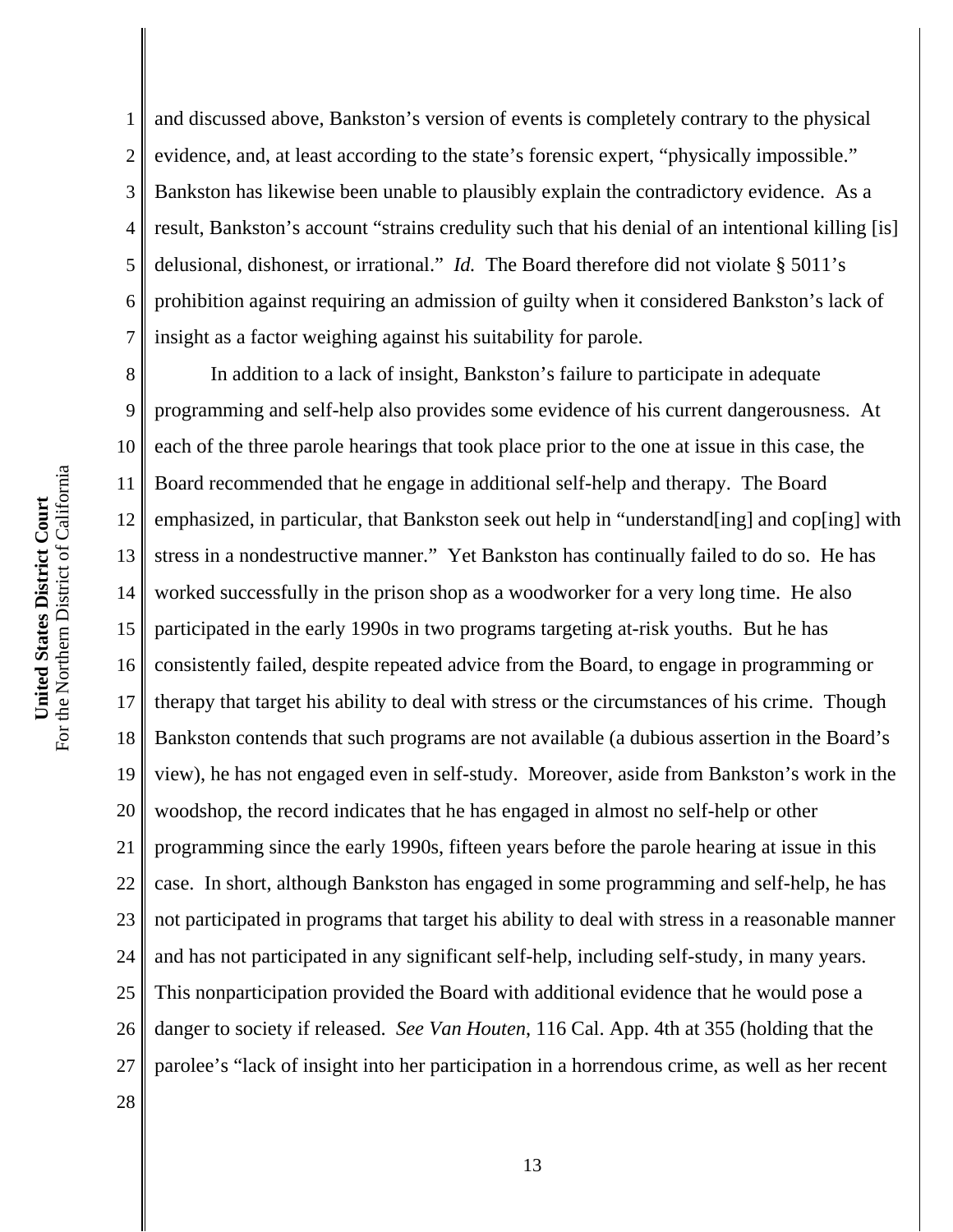1 2 nonparticipation in self-help programs," provided "some evidence" in support of a parole denial).

Bankston's need for self-help is also supported by the opinion of psychologist Walker. At the end of his report, Walker stated that "[o]ngoing education, and involvement in selfhelp, self study (bibliotherapy), or introspective treatment groups (if available to life term inmates wihtout mental health issues) is encouraged." Thus, Walker too felt that additional therapy would be beneficial for Bankston, even though he, like other state psychologists, considered Bankston to present a relatively low risk of danger to the public.

9 10 11 12 13 14 15 To summarize: Bankston's lack of sufficient insight into his crime and his failure to participate in adequate self-help provide "some evidence" that he poses an unreasonable risk of danger to the community. Given that the circumstance which precipitated Bankston's crime – i.e., a threatened breakup – is not at all uncommon and that Bankston may very well find himself in that situation in the future, his lack of insight and self-help is particularly troubling. This Court therefore concludes that the California state courts did not unreasonably apply the "some evidence" standard in denying Bankston habeas petition.

16

3

4

5

6

7

8

### **2. Bankston's Additional Arguments**

17 18 19 20 21 22 Bankston raises three additional challenges to the Board's determination that he is unsuitable for parole. First, he maintains that *Cal. Code Regs., tit.* 15, § 2402(c)(1), which provides that a prisoner may be found unsuitable for parole if the Board determines that he committed his offense in an "especially heinous, atrocious or cruel manner," is unconstitutionally vague. As a result, Bankston maintains, the Board's reliance on §  $2402(c)(1)$  in denying him parole was improper.

23 24 25 26 27 28 This Court need not address this argument. As explained above, Bankston's lack of insight and failure to participate in self-help provide "some evidence" of his current risk to society. Therefore, even if the Board's reliance on the manner in which Bankston committed his offense was erroneous, for whatever reason, the Board's conclusion that he was unsuitable for parole did not violate Bankston's due process rights. *See Biggs*, 334 F.3d at 915-16 (finding no constitutional violation even though "many of the conclusions reached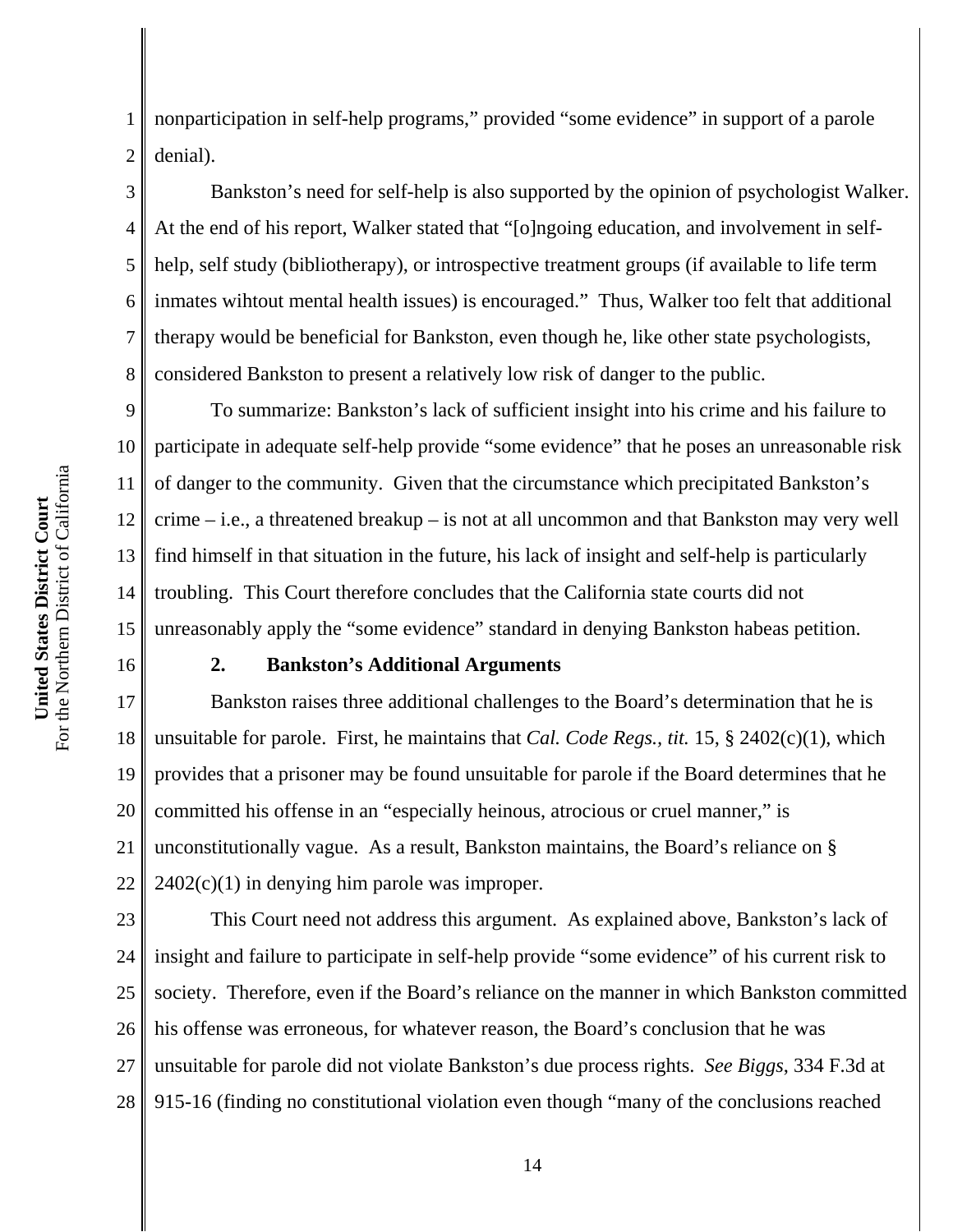1 2 3 and factors relied on by the Board were devoid of evidentiary basis" because "some evidence" nonetheless supported the Board's decision that the prisoner was unsuitable for parole).

4 5 6 7 8 9 10 11 Next, Bankston argues that the California Supreme Court's holding in *In re Dannenburg*, in which the Court provided guidance on what crimes qualify as "especially heinous" under § 2402(c)(1) and upon which the Board relied in Bankston's case, was an impermissible "retroactive judicial enlargement" of a criminal statute. This argument is moot for the same reason as the previous one. Evidence of Bankston's lack of insight and nonparticipation in self-help supported the Board's unsuitability finding, even if its determination that Bankston had committed his crime in an "especially heinous, atrocious or cruel manner" was in error. *See Biggs*, 334 F.3d at 915-16.

12 13 14 15 16 17 18 19 Finally, Bankston asserts that the Board's denial of parole "offends the rules announced by the United States Supreme Court" in *Apprendi v. New Jersey*, 530 U.S. 466 (2000); *Blakely v. Washington*, 542 U.S. 296 (2004); and *Cunningham v. California*, 127 S.Ct. 856 (2007). Specifically, Bankston maintains that the Board's "findings that support the denial of parole suitability act as both a literal and effective" augmentation of Bankston's sentence and therefore must be decided by a jury. *See Apprendi*, 530 U.S. at 490 (holding that "[o]ther than the fact of a prior conviction, any fact that increases the penalty for a crime beyond the prescribed statutory maximum must be submitted to a jury").

20 21 22 23 24 25 26 27 Bankston's argument is without merit. First of all, the Board's unsuitability finding did not "increase[] the penalty for [Bankston's] crime beyond the statutory maximum." *Apprendi*, 530 U.S. at 490. Bankston's sentence both before and after the 2005 parole hearing was the same: life with the possibility of parole. In any event, the Ninth Circuit has held that "[t]here is no right to a jury for . . . post-conviction determinations," such as parole. *See United States v. Huerta-Pimental*, 445 F.3d 1220, 1225 (9th Cir. 2006) (citing *Morrissey v. Brewer*, 408 U.S. 471, 480-88 (1972)). Bankston's argument that he had a right to a jury in his parole hearing therefore fails.